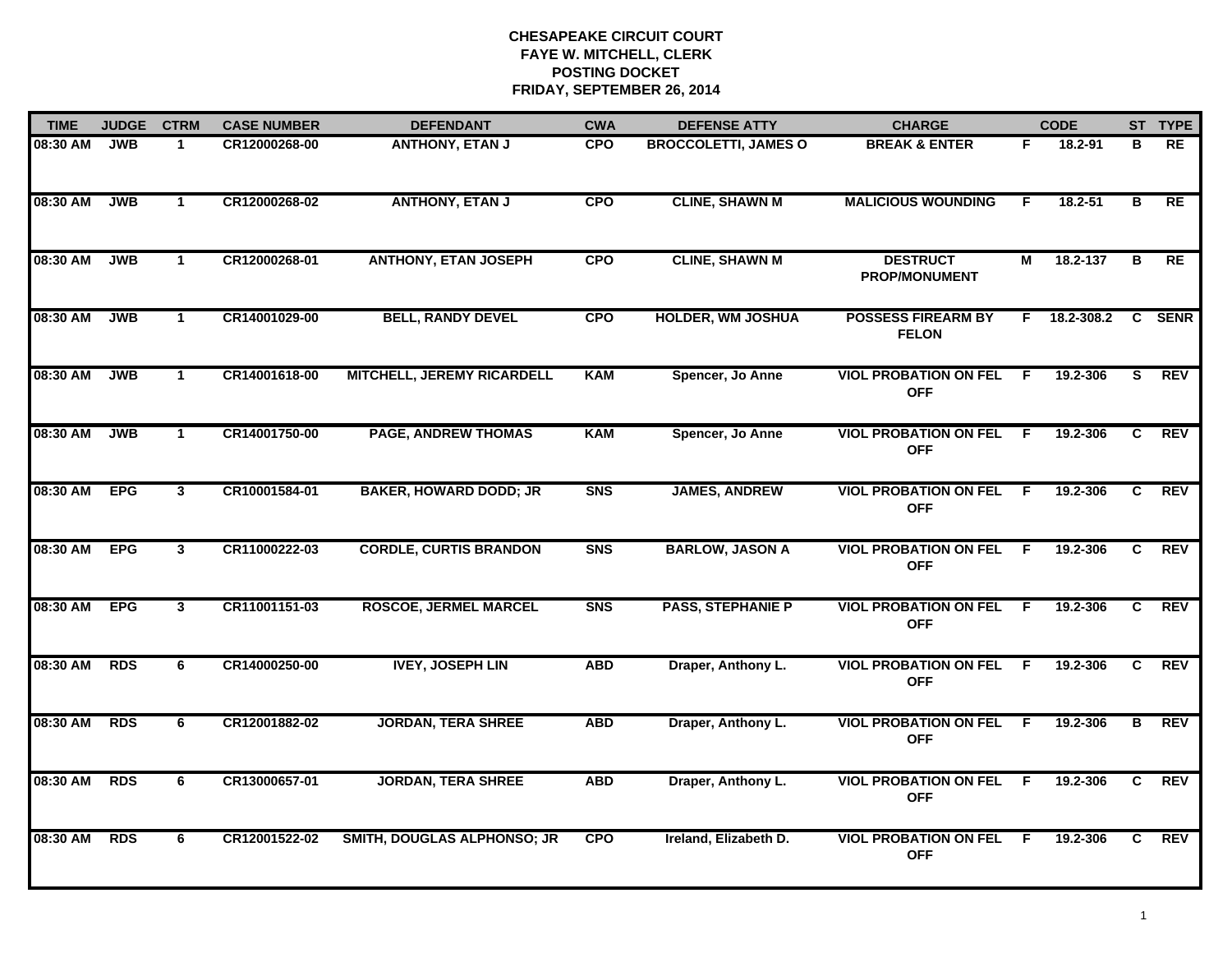| <b>TIME</b>   | <b>JUDGE</b> | <b>CTRM</b>     | <b>CASE NUMBER</b> | <b>DEFENDANT</b>              | <b>CWA</b> | <b>DEFENSE ATTY</b>   | <b>CHARGE</b>                                         | <b>CODE</b> |          |                | ST TYPE       |
|---------------|--------------|-----------------|--------------------|-------------------------------|------------|-----------------------|-------------------------------------------------------|-------------|----------|----------------|---------------|
| 08:30 AM RDS  |              | 6               | CR12002803-04      | <b>THORNTON, SKIP LEE</b>     | <b>ABD</b> | Ireland, Elizabeth D. | <b>VIOL PROBATION ON FEL F</b><br><b>OFF</b>          |             | 19.2-306 | В              | <b>REV</b>    |
| 09:30 AM MATA |              | $5\phantom{.0}$ | CR13002284-00      | <b>ANTHONY, KIRSTIE BELL</b>  | <b>KAR</b> |                       | <b>MALICIOUS WOUNDING</b>                             | F.          | 18.2-51  |                | C ADAT        |
| 09:30 AM MATA |              | $5\phantom{.0}$ | CR10001781-02      | <b>BLANCHARD, ABONY DAYON</b> |            |                       | <b>VIOL PROBATION ON FEL</b><br><b>OFF</b>            | - F         | 19.2-306 |                | C ADAT        |
| 09:30 AM MATA |              | 5               | CR10003027-01      | <b>BLANCHARD, ABONY DAYON</b> |            |                       | <b>VIOL PROBATION ON FEL</b><br><b>OFF</b>            | - F         | 19.2-306 |                | C ADAT        |
| 09:30 AM MATA |              | 5               | CR14001685-00      | <b>CORBETT, JAMAL D</b>       |            |                       | <b>RESTRICTED LICENSE</b><br><b>VIOLATION</b>         | М           | 46.2-329 |                | S ADAT        |
| 09:30 AM MATA |              | 5               | CR08003398-00      | <b>FRYE, TAFOYA MONTA</b>     | <b>AEJ</b> | <b>MATTHEW TAYLOR</b> | POSSESSION OF COCAINE F                               |             | 18.2-250 | C.             | TBS           |
| 09:30 AM MATA |              | $\overline{5}$  | CR08C03398-00      | <b>FRYE, TAFOYA MONTA</b>     |            |                       | <b>CONTEMPT-FTA TRIAL</b>                             | М           | 18.2-456 |                | C ADAT        |
| 09:30 AM MATA |              | 5               | CR12002990-01      | <b>MILLS, VONDA LYNN</b>      |            |                       | <b>VIOL PROBATION ON FEL</b><br><b>OFF</b>            | - F         | 19.2-306 |                | C ADAT        |
| 09:30 AM MATA |              | 5               | CR14001775-00      | <b>SAGASTUME, MIGUEL</b>      | <b>DPB</b> |                       | <b>PUBLIC RECORDS:</b><br><b>FORGERY</b>              | F.          | 18.2-168 |                | <b>B</b> ADAT |
| 09:30 AM MATA |              | 5               | CR14001775-01      | <b>SAGASTUME, MIGUEL</b>      | <b>DPB</b> |                       | <b>PUBLIC RECORDS:</b><br><b>FORGERY</b>              | F.          | 18.2-168 |                | <b>B</b> ADAT |
| 09:30 AM MATA |              | 5               | CR14001775-02      | <b>SAGASTUME, MIGUEL</b>      | <b>DPB</b> |                       | IDENTITY THEFT TO AVOID M 18.2-186.3<br><b>ARREST</b> |             |          |                | <b>B</b> ADAT |
| 09:30 AM MATA |              | $\overline{5}$  | CR14000680-00      | <b>WHITEHEAD, DAVARIUS</b>    | <b>PLC</b> | <b>REVELY, HK</b>     | <b>GRAND LARCENY</b>                                  | F.          | 18.2-95  | $\overline{B}$ | <b>TBS</b>    |
| 10:00 AM      | <b>JWB</b>   | $\mathbf{1}$    | CR14001428-00      | <b>BAYSMORE, CIERA</b>        | <b>KAM</b> |                       | <b>FTA AS WITNESS</b>                                 | М           | 18.2-456 | S.             | <b>WSC</b>    |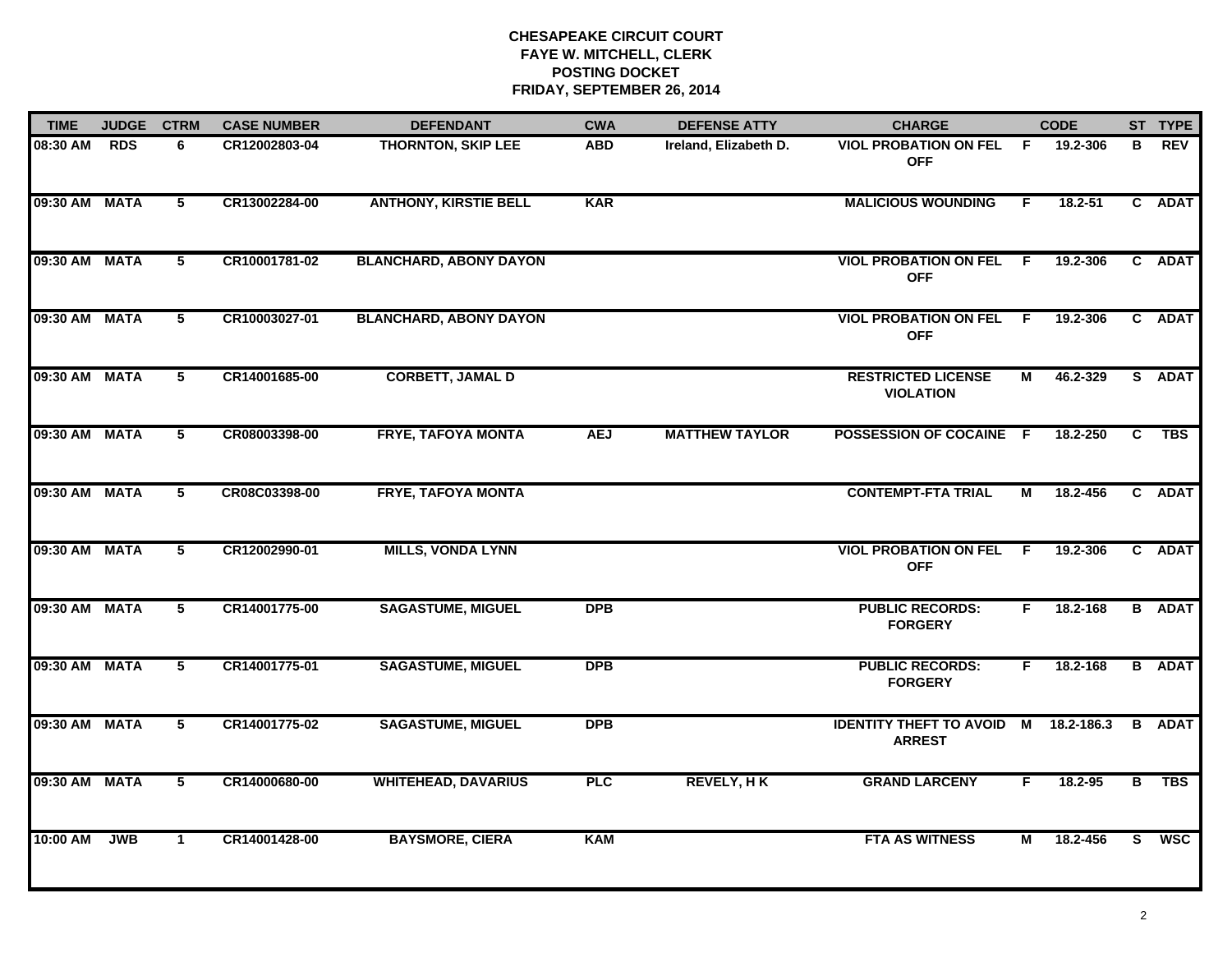| <b>TIME</b> | <b>JUDGE</b> | <b>CTRM</b>  | <b>CASE NUMBER</b> | <b>DEFENDANT</b>                  | <b>CWA</b> | <b>DEFENSE ATTY</b>         | <b>CHARGE</b>                                |              | <b>CODE</b>    |              | ST TYPE     |
|-------------|--------------|--------------|--------------------|-----------------------------------|------------|-----------------------------|----------------------------------------------|--------------|----------------|--------------|-------------|
| 10:00 AM    | <b>JWB</b>   | $\mathbf{1}$ | CR13001354-00      | <b>BAYSMORE, QUENTIN LAMONTAE</b> | <b>KAM</b> | <b>CROOK, HEATHER</b>       | <b>ROBBERY</b>                               | F            | $18.2 - 58$    | B            | <b>TRYL</b> |
| 10:00 AM    | <b>JWB</b>   | $\mathbf{1}$ | CR14001425-00      | <b>BAYSMORE, WILLIAM</b>          | <b>KAM</b> | <b>BARLOW, JASON</b>        | <b>FTA AS WITNESS</b>                        | М            | 18.2-456       | S            | <b>WSC</b>  |
| 10:00 AM    | <b>JWB</b>   | $\mathbf{1}$ | CR14002065-00      | <b>DIZZY, DON T</b>               | <b>AEP</b> | <b>MUSSONI, ERIK</b>        | <b>BOND APPEAL</b>                           | $\mathbf{o}$ | 19.2-124       |              | C BOND      |
| 10:00 AM    | <b>JWB</b>   | $\mathbf{1}$ | CR14001424-00      | <b>HARRISON, PATRICIA</b>         | KAM        | <b>BUYRN, RICHARD</b>       | <b>FTA AS WITNESS</b>                        | М            | 18.2-456       | S.           | <b>WSC</b>  |
| 10:00 AM    | <b>JWB</b>   | $\mathbf{1}$ | CR11002832-00      | <b>HINTON, ANTONIO TERRANCE</b>   | KAM        | <b>TITTER, JENNIFER</b>     | POSS SCH I OR II CONT SUB F                  |              | 18.2-250       | $\mathbf{o}$ | ROL         |
| 10:00 AM    | <b>JWB</b>   | $\mathbf{1}$ | CR14001912-00      | <b>KIMBRO, JEREMY DOUGLAS</b>     | <b>SMK</b> |                             | <b>VIOL PROBATION ON FEL F</b><br><b>OFF</b> |              | 19.2-306       |              | C BOND      |
| 10:00 AM    | <b>JWB</b>   | $\mathbf{1}$ | CR14000113-00      | <b>MARTINEZ, RYAN LEE</b>         | <b>LBG</b> | Stowe, Randolph D           | <b>MURDER</b>                                | F.           | 18.2-32        | C.           | <b>SUP</b>  |
| 10:00 AM    | <b>JWB</b>   | $\mathbf{1}$ | CR14000113-01      | <b>MARTINEZ, RYAN LEE</b>         | <b>LBG</b> | Stowe, Randolph D           | <b>USE/DISPLAY FIREARM</b>                   | F.           | $18.2 - 53.1$  | C            | <b>SUP</b>  |
| 10:00 AM    | <b>JWB</b>   | $\mathbf{1}$ | CR14000113-02      | <b>MARTINEZ, RYAN LEE</b>         | <b>LBG</b> | Stowe, Randolph D           | <b>TRANSPORT DEAD BODY</b>                   |              | F 18.2-323.02  | C            | <b>SUP</b>  |
| 10:00 AM    | <b>JWB</b>   | $\mathbf{1}$ | CR14000113-03      | <b>MARTINEZ, RYAN LEE</b>         | <b>LBG</b> | Stowe, Randolph D           | <b>TRANSPORT DEAD BODY</b>                   |              | F 18.2-323.02  | C            | <b>SUP</b>  |
| 10:00 AM    | <b>JWB</b>   | $\mathbf 1$  | CR14001827-00      | PHILLIPS, CONNOR SHEA             | <b>CPO</b> | Ortiz, Kathleen A.          | <b>PWID MARIJUANA</b>                        |              | $F$ 18.2-248.1 |              | C BOND      |
| 10:00 AM    | <b>JWB</b>   | $\mathbf{1}$ | CR14001827-01      | <b>PHILLIPS, CONNOR SHEA</b>      | <b>CPO</b> | Ortiz, Kathleen A.          | <b>FTA-ADATS</b>                             | М            | 18.2-456       | C.           | <b>BOND</b> |
| 10:00 AM    | <b>JWB</b>   | $\mathbf{1}$ | CR12000508-04      | <b>VULCANO, JESSICA</b>           | <b>KAM</b> | <b>JOHNSON, STEPHANIE G</b> | <b>VIOL PROBATION ON FEL</b><br><b>OFF</b>   | F            | 19.2-306       |              | C BOND      |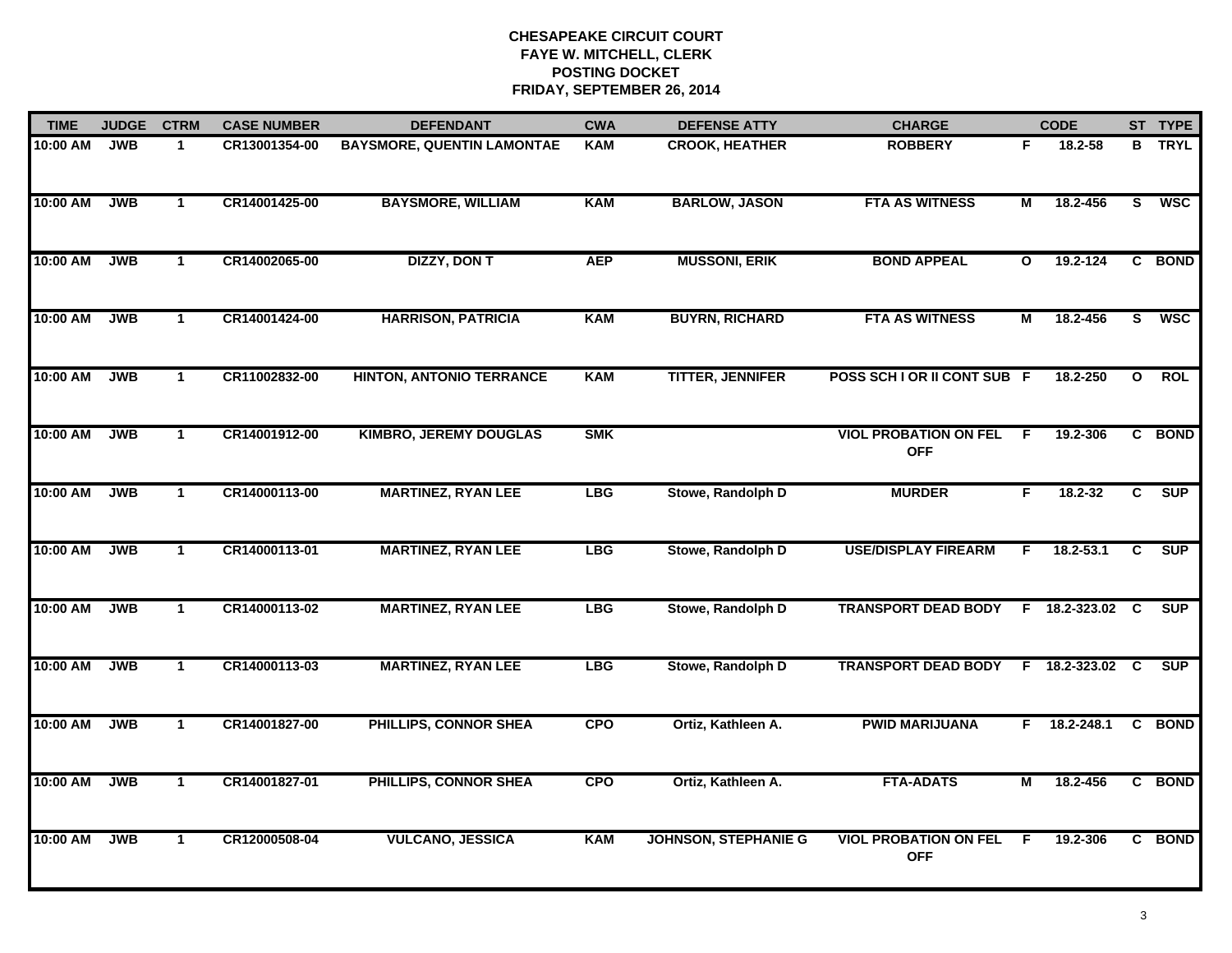| <b>TIME</b><br><b>JUDGE</b> |            | <b>CTRM</b>             | <b>CASE NUMBER</b> | <b>DEFENDANT</b>                | <b>CWA</b> | <b>DEFENSE ATTY</b>       | <b>CHARGE</b>                              |                | <b>CODE</b>    |                | ST TYPE       |
|-----------------------------|------------|-------------------------|--------------------|---------------------------------|------------|---------------------------|--------------------------------------------|----------------|----------------|----------------|---------------|
| 10:00 AM                    | <b>EPG</b> | $\mathbf{3}$            | CR13002626-00      | <b>ATILES, ROBERT ALEXANDER</b> | <b>CPO</b> | Kozak, Warren D.          | <b>REFUSED BLOOD/BREATH</b><br><b>TEST</b> | -1             | 18.2-268.3     |                | S TRYL        |
| 10:00 AM                    | <b>EPG</b> | $\overline{3}$          | CR14001625-00      | <b>BAUGHER, CODY D</b>          | <b>CPO</b> | Jones, David L            | <b>SHOPLIFTING</b>                         | М              | 18.2-96        |                | S TRYL        |
| 10:00 AM                    | <b>EPG</b> | $\overline{\mathbf{3}}$ | CR14001555-00      | <b>COKER, CHISTOPHER L</b>      | <b>CPO</b> | <b>TITTER, JENNIFER</b>   | <b>SUSP O/L</b>                            | м              | B.46.2-301     |                | <b>B</b> TRYL |
| 10:00 AM                    | <b>EPG</b> | $\mathbf{3}$            | CR14001555-01      | <b>COKER, CHISTOPHER L</b>      | <b>CPO</b> | <b>TITTER, JENNIFER</b>   | <b>FTA/SHOWCAUSE</b>                       | М              | 18.2-456       |                | S TRYL        |
| 10:00 AM                    | <b>EPG</b> | $\mathbf{3}$            | CR14001602-00      | <b>FLEISCHER, DEVIN PAUL</b>    | <b>CPO</b> | <b>TITTER, JENNIFER L</b> | <b>POSSESS MARIJUANA</b>                   |                | M 18.2-250.1   |                | <b>B</b> TRYL |
| 10:00 AM                    | <b>EPG</b> | $\mathbf{3}$            | CR14001602-01      | <b>FLEISCHER, DEVIN PAUL</b>    | <b>CPO</b> | <b>TITTER, JENNIFER L</b> | <b>FTA-ADAT</b>                            | $\overline{M}$ | 18.2-456       | $\overline{B}$ | <b>CAP</b>    |
| 10:00 AM                    | <b>EPG</b> | $\overline{\mathbf{3}}$ | CR14001295-00      | <b>HALL, MARCUS AARON</b>       | <b>CPO</b> |                           | <b>SUSP O/L</b>                            | М              | B.46.2-301     |                | S TRYL        |
| 10:00 AM                    | <b>EPG</b> | $\overline{\mathbf{3}}$ | CR14001295-01      | <b>HALL, MARCUS AARON</b>       | <b>CPO</b> |                           | <b>CAPIAS FTA</b>                          | М              | 18.2-456       |                | <b>B</b> TRYL |
| 10:00 AM                    | <b>EPG</b> | $\mathbf{3}$            | CR14001427-00      | <b>HOWELL, TIMOTHY</b>          | <b>KAM</b> | <b>MORRIS, DIALLO</b>     | <b>FTA AS WITNESS</b>                      | M              | 18.2-456       | S.             | <b>WSC</b>    |
| 10:00 AM                    | <b>EPG</b> | $\mathbf{3}$            | CR14001629-00      | <b>JOHNSON, CEDRIC S</b>        | CPO        |                           | SPEEDING 53/35                             |                | $G.46.2 - 875$ |                | S TRYL        |
| 10:00 AM                    | <b>EPG</b> | $\mathbf{3}$            | CR14001064-00      | <b>JONES, RENITA MONCHEL</b>    | <b>CPO</b> |                           | DOG NUISANCE/PITT BULL M                   |                | $10 - 45$      |                | S TRYL        |
| 10:00 AM                    | <b>EPG</b> | $\overline{\mathbf{3}}$ | CR14001453-00      | <b>MANN, RAJEAN YVETTE</b>      | <b>CPO</b> | <b>HOLDER, WM JOSHUA</b>  | <b>TRESPASS</b>                            | M              | 46-135         |                | <b>B</b> TRYL |
| 10:00 AM                    | <b>EPG</b> | $\overline{\mathbf{3}}$ | CR14001688-00      | <b>MORRIS, MORGAN LEE</b>       | <b>CPO</b> |                           | <b>UNLAWFUL WINDOW TINT</b>                |                | 46.2-1052      |                | S TRYL        |
|                             |            |                         |                    |                                 |            |                           |                                            |                |                |                |               |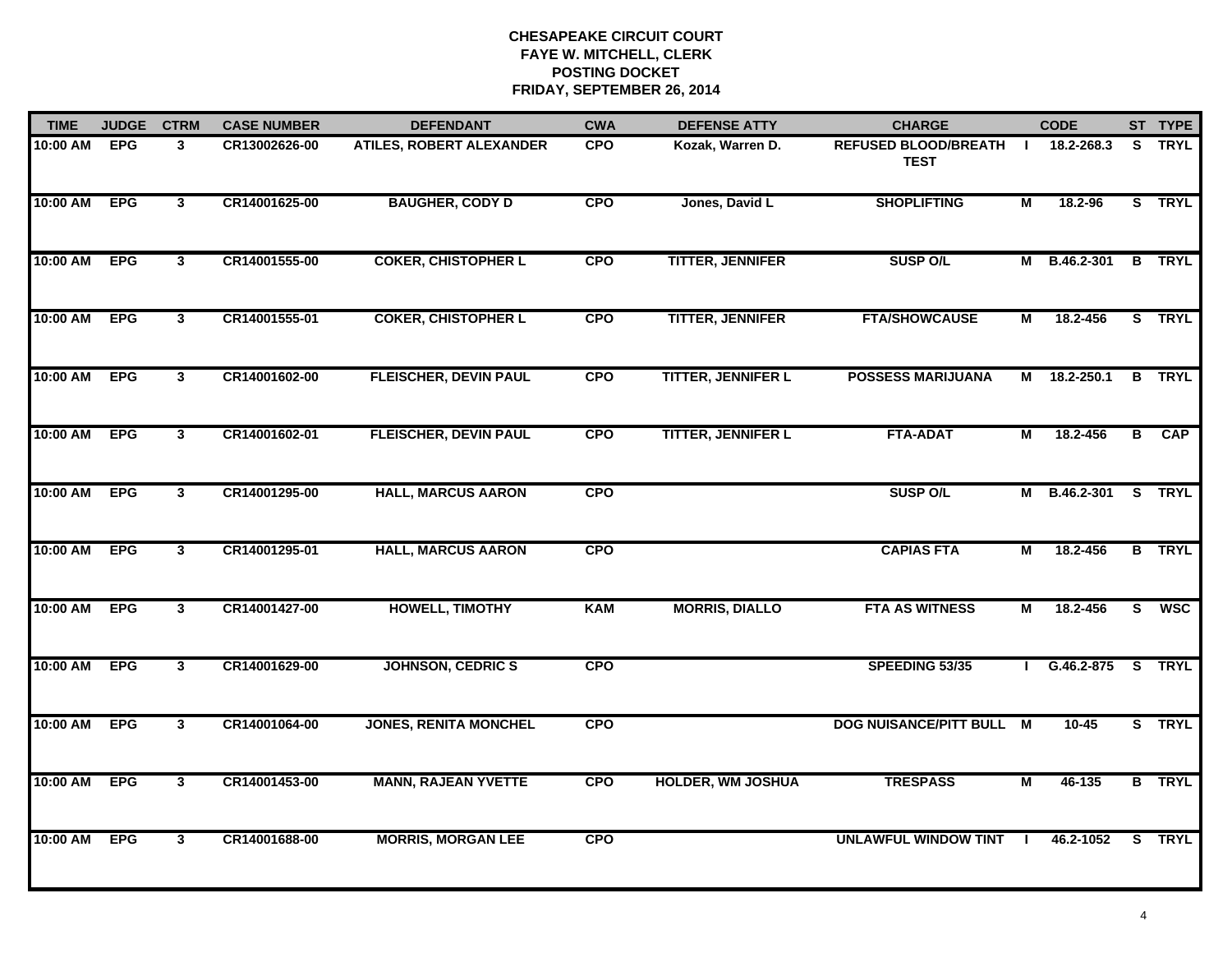| <b>TIME</b><br><b>JUDGE</b> |            | <b>CTRM</b>             | <b>CASE NUMBER</b> | <b>DEFENDANT</b>                | <b>CWA</b> | <b>DEFENSE ATTY</b>     | <b>CHARGE</b>               |                | <b>CODE</b>          | ST TYPE       |
|-----------------------------|------------|-------------------------|--------------------|---------------------------------|------------|-------------------------|-----------------------------|----------------|----------------------|---------------|
| 10:00 AM                    | <b>EPG</b> | 3                       | CR14001858-00      | PAIGE, DORESCIA RACHELLE        | <b>CPO</b> |                         | 75/60 SP                    |                | G.46.2-878           | S TRYL        |
| 10:00 AM                    | <b>EPG</b> | $\mathbf{3}$            | CR14001799-00      | PETITE, SHARIAH K               | <b>CPO</b> |                         | <b>EXPIRED INSPECTION</b>   |                | A.46.2-1158 S TRYL   |               |
| 10:00 AM                    | <b>EPG</b> | $\mathbf{3}$            | CR14001526-00      | <b>ROGERS, JOHNNY</b>           | <b>CPO</b> |                         | <b>WEEDS/DEBRIS</b>         | $\overline{M}$ | $62 - 2$             | S TRYL        |
| 10:00 AM                    | <b>EPG</b> | $\mathbf{3}$            | CR14001600-00      | <b>SIMMONS, TYRONE J</b>        | <b>CPO</b> | <b>BROWN, CURTIS</b>    | <b>POSSESS MARIJUANA</b>    | M              | 18.2-250.1           | S TRYL        |
| 10:00 AM                    | <b>EPG</b> | $\mathbf{3}$            | CR14001256-00      | <b>STARKS, BLAIR CARLTON</b>    | <b>CPO</b> | <b>WINN, A ROBINSON</b> | <b>POSSESS MARIJUANA</b>    | M              | $18.2 - 250.1$       | <b>B</b> TRYL |
| 10:00 AM                    | <b>EPG</b> | $\mathbf{3}$            | CR14001757-00      | <b>STEELE, BRIAN PATRICK</b>    | <b>CPO</b> | <b>TITTER, JENNIFER</b> | <b>SUSP O/L</b>             |                | M B.46.2-301 S TRYL  |               |
| 10:00 AM                    | <b>EPG</b> | $\overline{3}$          | CR14001757-01      | <b>STEELE, BRIAN PATRICK</b>    | <b>CPO</b> | <b>TITTER, JENNIFER</b> | SPEEDING 38/25              |                | F.46.2-874 S TRYL    |               |
| 10:00 AM                    | <b>EPG</b> | $\mathbf{3}$            | CR14001759-00      | THEIL, JOSEPH PHILLIP           | <b>CPO</b> |                         | <b>SPEEDING 14 OVER</b>     |                | F.46.2-878           | S TRYL        |
| 10:00 AM                    | <b>FBL</b> | 4                       | CR14001586-00      | <b>ALLEN, MARY R</b>            | <b>JAF</b> | <b>TITTER, JENNIFER</b> | <b>EXPIRED REGISTRATION</b> |                | 46.2-646             | S TRYL        |
| 10:00 AM                    | <b>FBL</b> | 4                       | CR14001586-01      | <b>ALLEN, MARY R</b>            | <b>JAF</b> | <b>TITTER, JENNIFER</b> | <b>SUSP O/L</b>             |                | M B.46.2-301         | S TRYL        |
| 10:00 AM                    | <b>FBL</b> | 4                       | CR14001859-00      | <b>BETRAN, CHASITY M</b>        | <b>JAF</b> |                         | <b>EXP INSP</b>             |                | I A.46.2-1158 S TRYL |               |
| 10:00 AM                    | <b>FBL</b> | $\overline{\mathbf{4}}$ | CR14001683-00      | <b>BHARATHKUMAR, UPPALAPATI</b> | <b>JAF</b> |                         | SPEEDING 75/60              |                | G.46.2-878 S TRYL    |               |
| 10:00 AM                    | <b>FBL</b> | $\overline{\mathbf{4}}$ | CR14001436-00      | <b>BLEVINS, WILLIAM ROBERT</b>  | <b>JAF</b> | <b>KOZAK, WARREN</b>    | <b>DUI 1ST</b>              |                | M A.18.2-266         | <b>B</b> TRYL |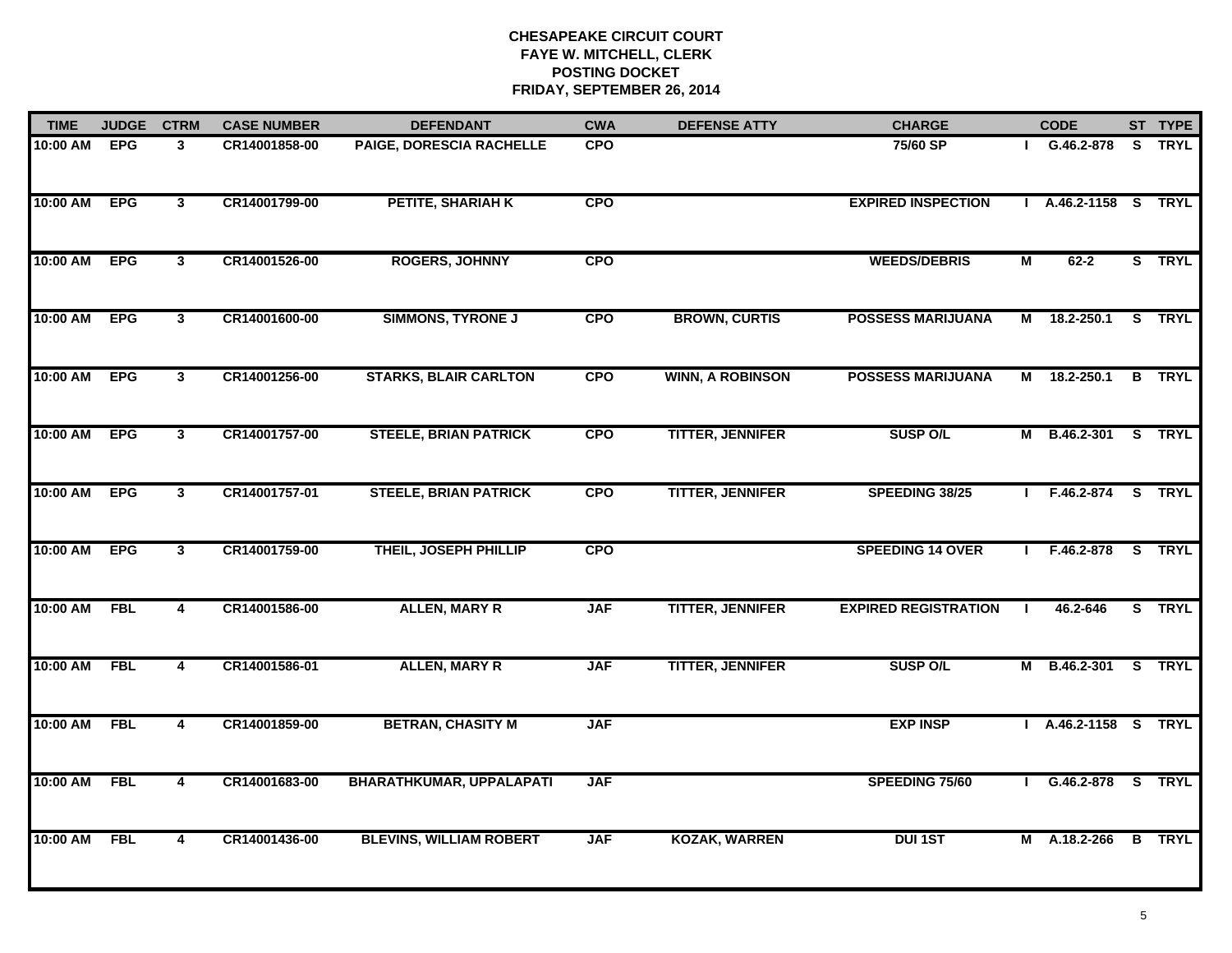| <b>TIME</b> | <b>JUDGE</b> | <b>CTRM</b>             | <b>CASE NUMBER</b> | <b>DEFENDANT</b>               | <b>CWA</b> | <b>DEFENSE ATTY</b>    | <b>CHARGE</b>                              |              | <b>CODE</b>          | ST TYPE       |
|-------------|--------------|-------------------------|--------------------|--------------------------------|------------|------------------------|--------------------------------------------|--------------|----------------------|---------------|
| 10:00 AM    | <b>FBL</b>   | 4                       | CR14001436-01      | <b>BLEVINS, WILLIAM ROBERT</b> | <b>JAF</b> | <b>KOZAK, WARREN</b>   | <b>SPEEDING 49/35</b>                      |              | $I$ F.46.2-875       | S TRYL        |
| 10:00 AM    | <b>FBL</b>   | 4                       | CR14001436-02      | <b>BLEVINS, WILLIAM ROBERT</b> | <b>JAF</b> | <b>KOZAK, WARREN</b>   | SUSP O/L 3RD +                             |              | M B.46.2-301         | S TRYL        |
| 10:00 AM    | <b>FBL</b>   | 4                       | CR14001626-00      | <b>BONNEY, CATHERINE ANN</b>   | <b>JAF</b> | Jones, David L         | <b>OBSTRUCT JUSTICE</b>                    | М            | 18.2-460             | <b>B</b> TRYL |
| 10:00 AM    | <b>FBL</b>   | 4                       | CR14001857-00      | <b>CUFFEE, EARL JUNIOR</b>     | <b>JAF</b> |                        | <b>FAIL TO MOVE OVER</b>                   |              | 46.2-921.1           | S TRYL        |
| 10:00 AM    | <b>FBL</b>   | 4                       | CR14001452-00      | ELLIS, CHRISTOPHER LLOYD       | <b>JAF</b> | <b>ORTIZ, KATHLEEN</b> | <b>TRESPASS AFTER</b><br><b>FORBIDDEN</b>  | M            | 46-135               | <b>B</b> TRYL |
| 10:00 AM    | <b>FBL</b>   | $\overline{\mathbf{4}}$ | CR14001753-00      | <b>ETHERIDGE, ROSIE J</b>      | <b>JAF</b> |                        | SPEEDING 39/25                             | $\mathbf{L}$ | F.46.2-874           | S TRYL        |
| 10:00 AM    | <b>FBL</b>   | 4                       | CR14001478-00      | <b>HAWKINS, RONALD MARQUIS</b> | <b>JAF</b> | <b>COOPER, WANDA</b>   | <b>DUI</b>                                 |              | M A.18.2-266         | <b>B</b> TRYL |
| 10:00 AM    | <b>FBL</b>   | 4                       | CR14001603-00      | <b>HENRY, MATHEW J R</b>       | <b>JAF</b> | Jones, David L         | <b>POSSESS MARIJUANA</b>                   |              | M 18.2-250.1         | <b>B</b> TRYL |
| 10:00 AM    | <b>FBL</b>   | 4                       | CR14001756-00      | <b>LASSITER, RANDY LEE</b>     | <b>JAF</b> |                        | SPEEDING 46/35                             |              | $F.46.2 - 875$       | S TRYL        |
| 10:00 AM    | <b>FBL</b>   | 4                       | CR14001569-00      | <b>MURRILL, MARVIN L</b>       | <b>JAF</b> |                        | <b>POSSESS MARIJUANA</b>                   | Μ            | 18.2-250.1           | S TRYL        |
| 10:00 AM    | <b>FBL</b>   | 4                       | CR14000979-00      | <b>RIVERS, DEBRA CLEO</b>      | <b>JAF</b> | <b>MUSSONI, ERIK</b>   | SUSPD O/L 4TH                              |              | M B.46.2-301 S TRYL  |               |
| 10:00 AM    | <b>FBL</b>   | $\overline{\mathbf{4}}$ | CR14001758-00      | <b>TAPP, DEREK</b>             | <b>JAF</b> |                        | <b>IMPROPER PASSING ON</b><br><b>RIGHT</b> | л.           | 46.2-841             | S TRYL        |
| 10:00 AM    | FBL          | 4                       | CR14001404-00      | <b>VINSON, JAMIE R</b>         | <b>JAF</b> | Ortiz, Kathleen A.     | <b>EXPIRED STATE</b><br><b>INSPECTION</b>  |              | I A.46.2-1158 S TRYL |               |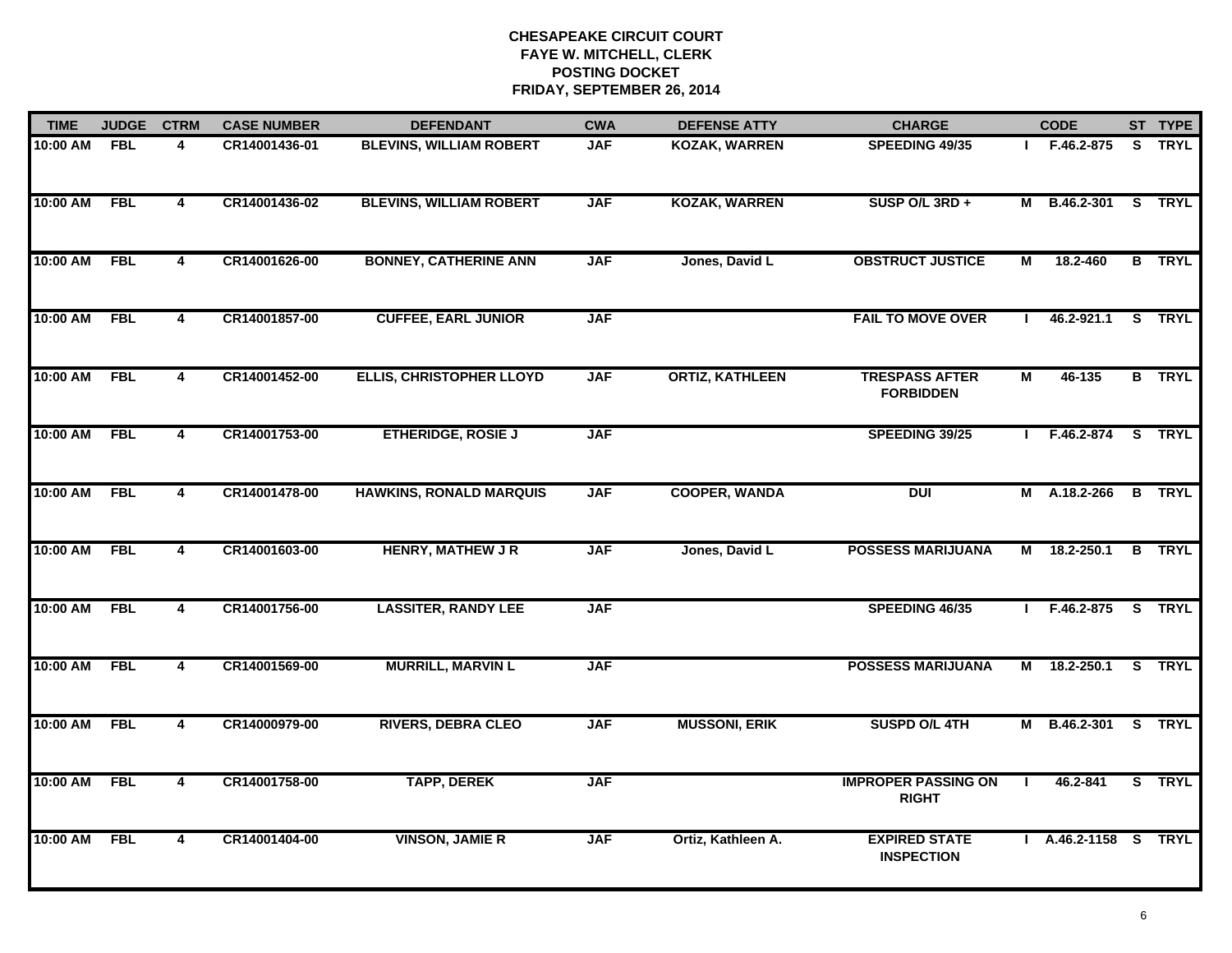| <b>TIME</b> | <b>JUDGE</b> | <b>CTRM</b> | <b>CASE NUMBER</b> | <b>DEFENDANT</b>           | <b>CWA</b> | <b>DEFENSE ATTY</b>  | <b>CHARGE</b>       |               | <b>CODE</b>       | <b>ST</b>    | <b>TYPE</b> |
|-------------|--------------|-------------|--------------------|----------------------------|------------|----------------------|---------------------|---------------|-------------------|--------------|-------------|
| 10:00 AM    | <b>FBL</b>   | 4           | CR14001404-01      | <b>VINSON, JAMIE R</b>     | <b>JAF</b> | Ortiz, Kathleen A.   | NO O/L              | М<br>46.2-300 |                   | S.           | <b>TRYL</b> |
| 10:00 AM    | <b>FBL</b>   | 4           | CR14001404-02      | <b>VINSON, JAMIE R</b>     | <b>JAF</b> |                      | <b>FTA TRIAL</b>    | М             | 18.2-456          | S.           | <b>SC</b>   |
| 10:00 AM    | <b>FBL</b>   | 4           | CR14000743-00      | <b>WARREN, BOBBY EARL</b>  | <b>JAF</b> | <b>KOZAK, WARREN</b> | <b>DUI-2ND</b>      | М             | <b>B.18.2-266</b> | B            | <b>SC</b>   |
| 10:00 AM    | <b>FBL</b>   | 4           | CR14000743-01      | <b>WARREN, BOBBY EARL</b>  | <b>JAF</b> | <b>KOZAK, WARREN</b> | <b>FTA - SCRULE</b> | М             | 18.2-456          | $\mathbf{o}$ | <b>SC</b>   |
| 10:00 AM    | <b>FBL</b>   | 4           | CR14001598-00      | <b>WOODHOUSE, ALYSHA R</b> | <b>JAF</b> |                      | SPEEDING 73/60      |               | F.46.2-878        | s            | <b>TRYL</b> |